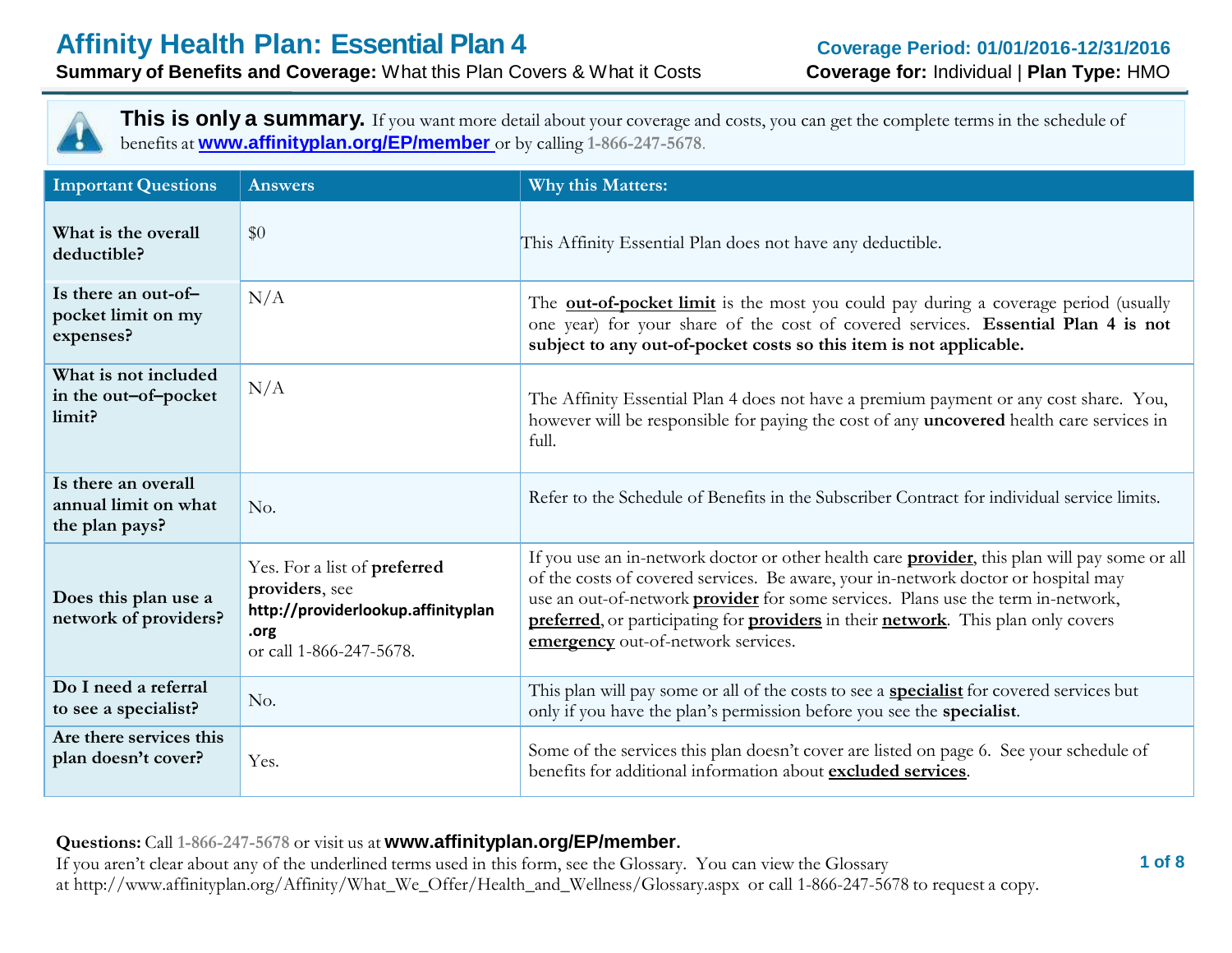- **Copayments** are fixed dollar amounts(for example, \$15) you pay for covered health care, usually when you receive the service.
- **Coinsurance** is *your* share of the costs of <sup>a</sup> covered service, calculated as a percent of the **allowed amount** for the service. For example, if the plan's **allowed amount** for an overnight hospital stay is \$1,000, your **coinsurance** payment of 20% would be \$200. This may change if you haven't met your **deductible**.
- The amount the plan pays for covered services is based on the **allowed amount**. If an out-of-network **provider** charges more than the **allowed amount**, you may have to pay the difference. For example, if an out-of-network hospital charges \$1,500 for an overnight stay and the **allowed amount** is \$1,000, you may have to pay the \$500 difference. (This is called **balance billing**.)
- This plan may encourage you to use in-network **providers** by charging you lower **deductibles**, **copayments** and **coinsurance** amounts.

| Common<br><b>Medical Event</b>                               | <b>Services You May Need</b>                        | Your Cost If You Use An<br><b>In-Network Provider</b> | <b>Cost If You Use</b><br>An Out Of<br><b>Network</b><br>Provider | Limitations &<br><b>Exceptions</b> |
|--------------------------------------------------------------|-----------------------------------------------------|-------------------------------------------------------|-------------------------------------------------------------------|------------------------------------|
|                                                              | Primary care visit to treat an<br>injury or illness | \$0 copayment                                         | Not covered                                                       | None                               |
| If you visit a health<br>care provider's<br>office or clinic | Specialist visit                                    | \$0 copayment                                         | Not covered                                                       | None                               |
|                                                              | Other practitioner office visit                     | \$0 copayment                                         | Not covered                                                       | None                               |
|                                                              | Preventive care/screening/immunization              | Covered in full                                       | Not covered                                                       | None                               |
| If you have a test                                           | Diagnostic test (x-ray, blood work)                 | \$0 copayment                                         | Not covered                                                       | None                               |
|                                                              | Imaging (CT/PET scans, MRIs)                        | \$0 copayment                                         | Not covered                                                       | None                               |

#### **Questions:** Call **1-866-247-5678** or visit us at **www.affinityplan.org/EP/member.**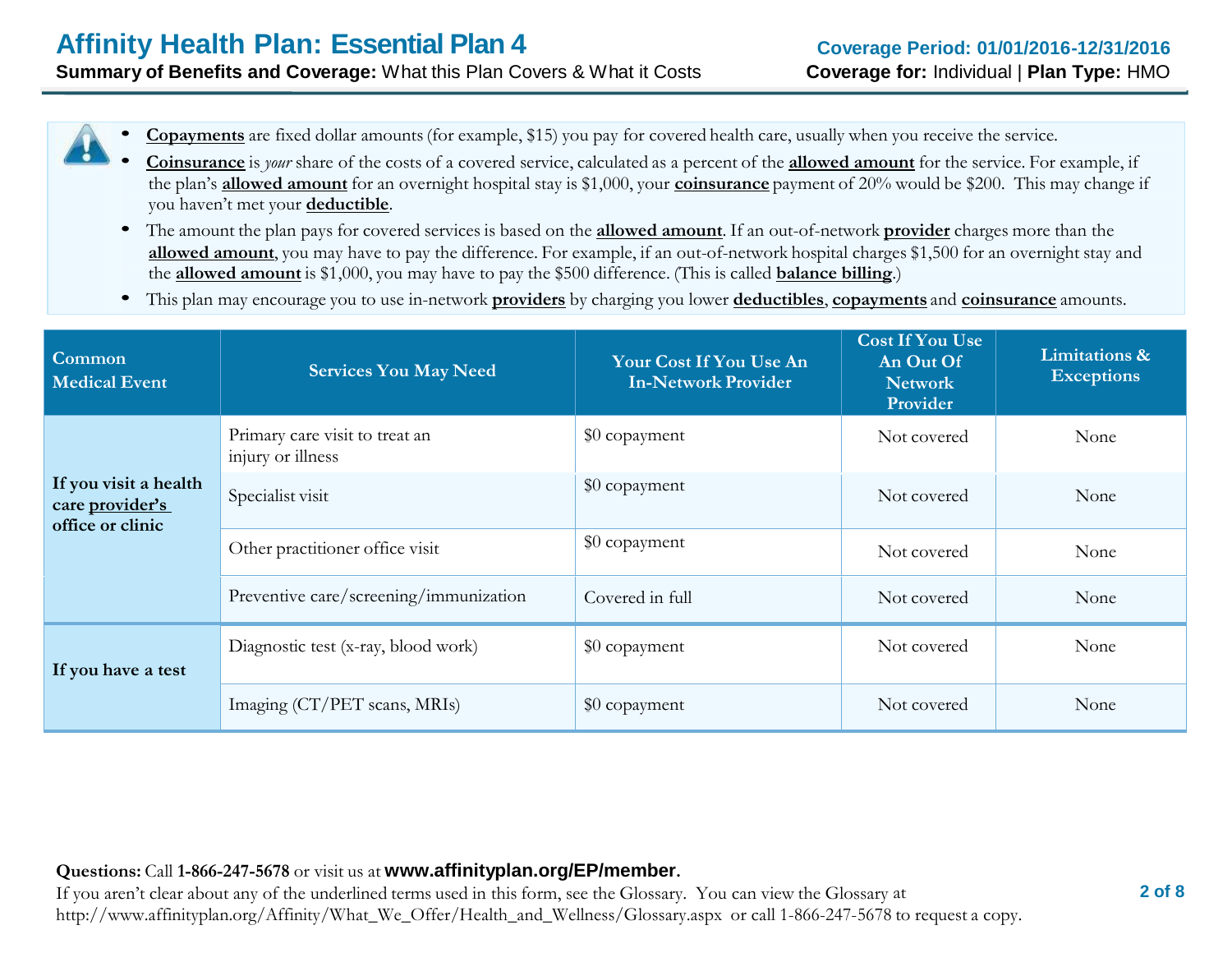**Summary of Benefits and Coverage:** What this Plan Covers & What it Costs

| Common<br><b>Medical Event</b>                                    | <b>Services You May Need</b>                      | Your Cost If You Use An<br><b>In-Network Provider</b> | <b>Cost If You Use</b><br>An Out Of<br><b>Network</b><br>Provider | <b>Limitations &amp; Exceptions</b>                                                                                |
|-------------------------------------------------------------------|---------------------------------------------------|-------------------------------------------------------|-------------------------------------------------------------------|--------------------------------------------------------------------------------------------------------------------|
| If you need drugs to<br>treat your illness or<br>condition        | Generic drugs                                     | \$0 Copayment (retail)<br>\$0 Copayment (mail order)  | Not covered                                                       | Retail prescriptions cover up to a<br>30 day supply; Mail Order covers a<br>31-90 day supply                       |
| More information<br>about <b>prescription</b><br>drug coverage is | Preferred brand drugs                             | \$0 Copayment (retail)<br>\$0 copayment (mail order)  | Not covered                                                       |                                                                                                                    |
| available at<br>www.affinityplan.org                              | Non-preferred brand drugs                         | \$0 Copayment (retail)<br>\$0 Copayment (mail order)  | Not covered                                                       | See full Schedule of Benefits for<br>specialty drugs.                                                              |
| If you have<br>outpatient surgery                                 | Facility fee (e.g., ambulatory<br>surgery center) | \$0 copayment                                         | Not covered                                                       | Preauthorization required.<br>Any surgery involving a transplant<br>must be<br>performed at designated facilities. |
|                                                                   | Office Surgery                                    | \$0 copayment                                         | Not covered                                                       |                                                                                                                    |
|                                                                   | Physician/surgeon fees                            | \$0 copayment                                         | Not covered                                                       | Preauthorization required.                                                                                         |
|                                                                   | Emergency room services                           | \$0 copayment                                         | \$0 copayment                                                     | None                                                                                                               |
| If you need<br>immediate medical<br>attention                     | Emergency medical<br>transportation               | \$0 copayment                                         | \$0 copayment                                                     | None                                                                                                               |
|                                                                   | Urgent care                                       | \$0 copayment                                         | \$0 copayment                                                     | None                                                                                                               |

#### **Questions:** Call **1-866-247-5678** or visit us at **www.affinityplan.org/EP/member.**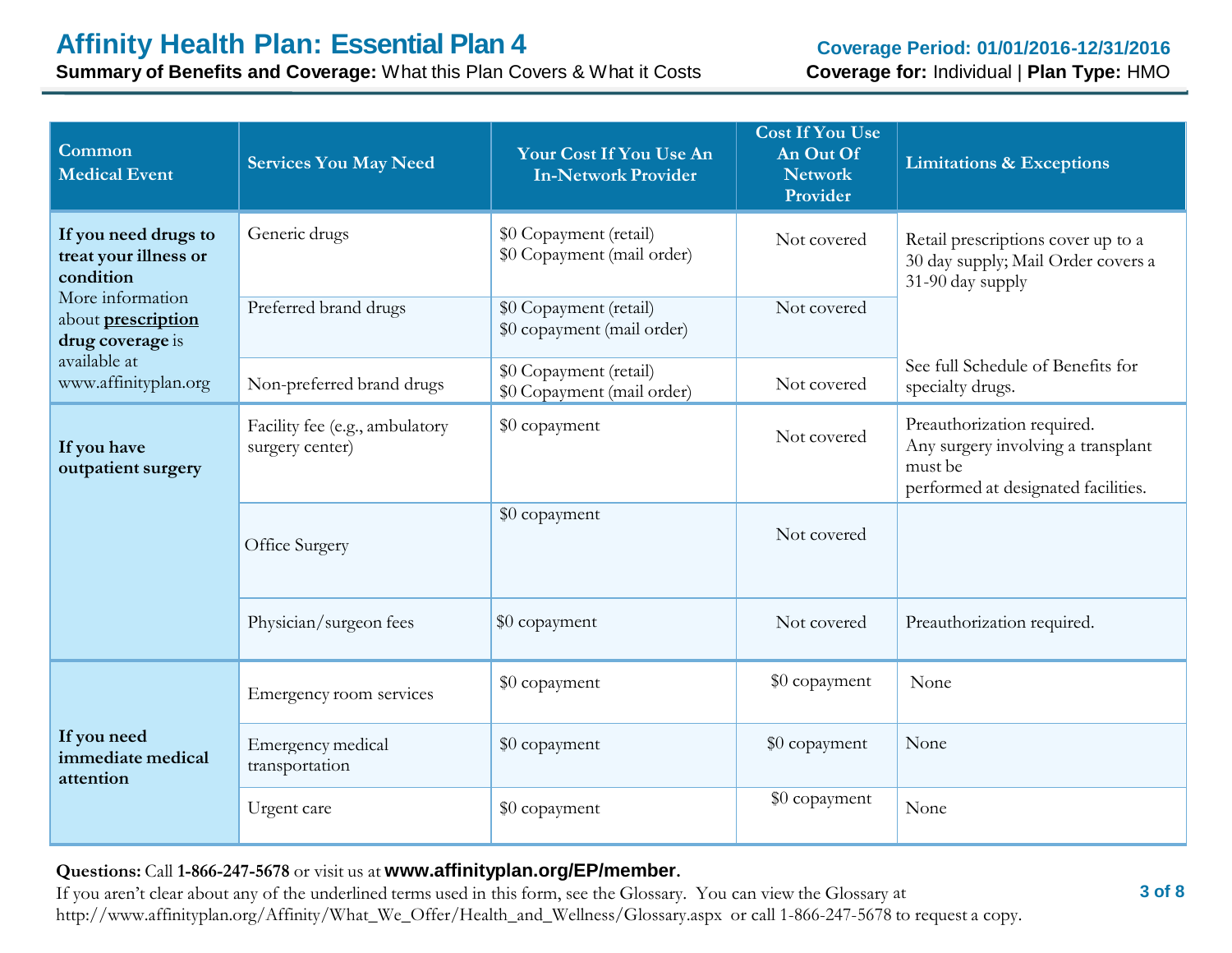**Summary of Benefits and Coverage:** What this Plan Covers & What it Costs

| Common<br><b>Medical Event</b>                                                  | <b>Services You May Need</b>                    | Your Cost If You Use An<br><b>In-Network Provider</b> | <b>Cost If You Use</b><br>An Out Of<br><b>Network</b><br>Provider | <b>Limitations &amp; Exceptions</b>                                                                                                                     |
|---------------------------------------------------------------------------------|-------------------------------------------------|-------------------------------------------------------|-------------------------------------------------------------------|---------------------------------------------------------------------------------------------------------------------------------------------------------|
| If you have a<br>hospital stay                                                  | Facility fee (e.g., hospital<br>room)           | \$0 copayment                                         | Not covered                                                       | Preauthorization required.<br>Any surgery involving a transplant must be<br>performed at designated facilities.                                         |
|                                                                                 | Physician/surgeon fee                           | \$0 copayment                                         | Not covered                                                       | Preauthorization required.                                                                                                                              |
|                                                                                 | Mental/Behavioral health<br>outpatient services | \$0 copayment                                         | Not covered                                                       | Pre authorization required.                                                                                                                             |
| If you have mental<br>health, behavioral<br>health, or substance<br>abuse needs | Mental/Behavioral health<br>inpatient services  | \$0 copayment                                         | Not covered                                                       | Preauthorization required.<br>However, preauthorization is not required<br>for emergency admissions.                                                    |
|                                                                                 | Substance use disorder<br>outpatient services   | \$0 copayment                                         | Not covered                                                       | Preauthorization required.                                                                                                                              |
|                                                                                 | Substance use disorder<br>inpatient services    | \$0 copayment                                         | Not covered                                                       | Preauthorization required.<br>However, preauthorization is not required<br>for emergency admissions.                                                    |
|                                                                                 | Prenatal and postnatal care                     | \$0 copayment                                         | Not covered                                                       | Preauthorization required                                                                                                                               |
| If you are pregnant                                                             | Delivery and all inpatient<br>services          | \$0 copayment                                         | Not covered                                                       | Preauthorization required. Coverage is<br>limited to 1 home care visit is covered at no<br>cost-sharing if mother is discharged from<br>hospital early. |

#### **Questions:** Call **1-866-247-5678** or visit us at **www.affinityplan.org/EP/member.**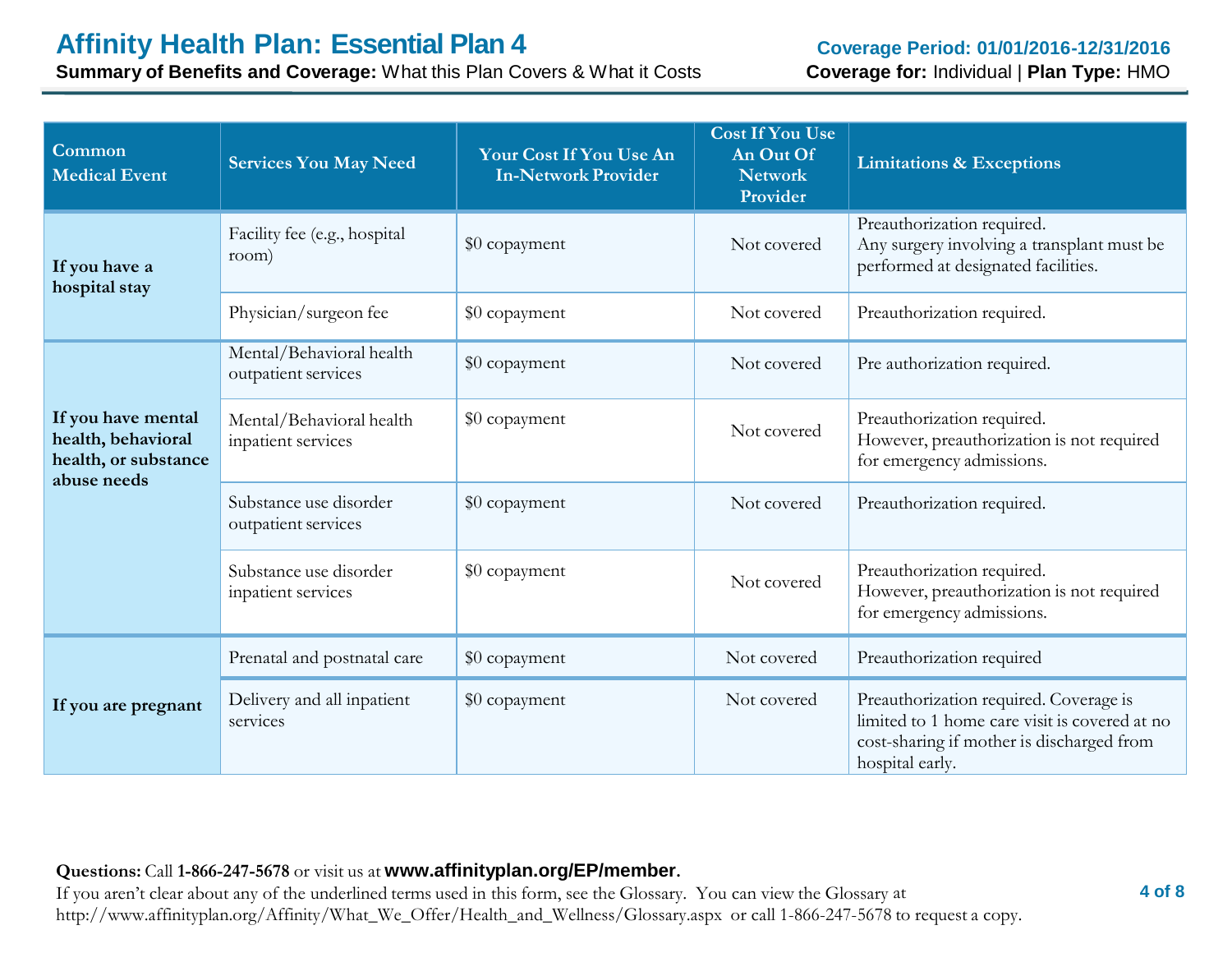# **Affinity Health Plan: Essential Plan 4**

**Summary of Benefits and Coverage:** What this Plan Covers & What it Costs

#### **Coverage Period: 01/01/2016-12/31/2016 Coverage for:** Individual | **Plan Type:** HMO

| Common<br><b>Medical Event</b>                                          | <b>Services You May Need</b>            | Your Cost If You Use An<br><b>In-Network Provider</b> | <b>Cost If You Use</b><br>An Out Of<br><b>Network</b><br>Provider | <b>Limitations &amp; Exceptions</b>                                                                                                                                                                                                               |
|-------------------------------------------------------------------------|-----------------------------------------|-------------------------------------------------------|-------------------------------------------------------------------|---------------------------------------------------------------------------------------------------------------------------------------------------------------------------------------------------------------------------------------------------|
|                                                                         | Home health care                        | \$0 copayment                                         | Not covered                                                       | Preauthorization required. Coverage is<br>limited to 40 visits per plan year.                                                                                                                                                                     |
|                                                                         | Rehabilitation services<br>(Outpatient) | \$0 copayment                                         | Not covered                                                       | Coverage is limited to 60 visits per<br>condition, per lifetime combined therapies.<br>Speech and physical therapy are only<br>covered following a hospital stay or surgery.<br>Preauthorization required.                                        |
| If you need help<br>recovering or have<br>other special health<br>needs | Habilitation services                   | \$0 copayment                                         | Not covered                                                       | Preauthorization required. Coverage is<br>limited to 60 visits per condition, per<br>lifetime combined therapies.                                                                                                                                 |
|                                                                         | Skilled nursing care                    | \$0 copayment                                         | Not covered                                                       | Preauthorization required. Coverage is<br>limited to 200 days per plan year.                                                                                                                                                                      |
|                                                                         | Durable medical equipment               | \$0 copayment                                         | Not covered                                                       | Preauthorization required.                                                                                                                                                                                                                        |
|                                                                         | Hospice service                         | \$0 copayment                                         | Not covered                                                       | Coverage is limited to 210 visits per plan<br>year; 5 visits for family bereavement<br>counseling. Copayment per admission is<br>waived if direct transfer from hospital<br>inpatient setting or skilled nursing facility to<br>hospice facility. |

#### **Questions:** Call **1-866-247-5678** or visit us at **www.affinityplan.org/EP/member.**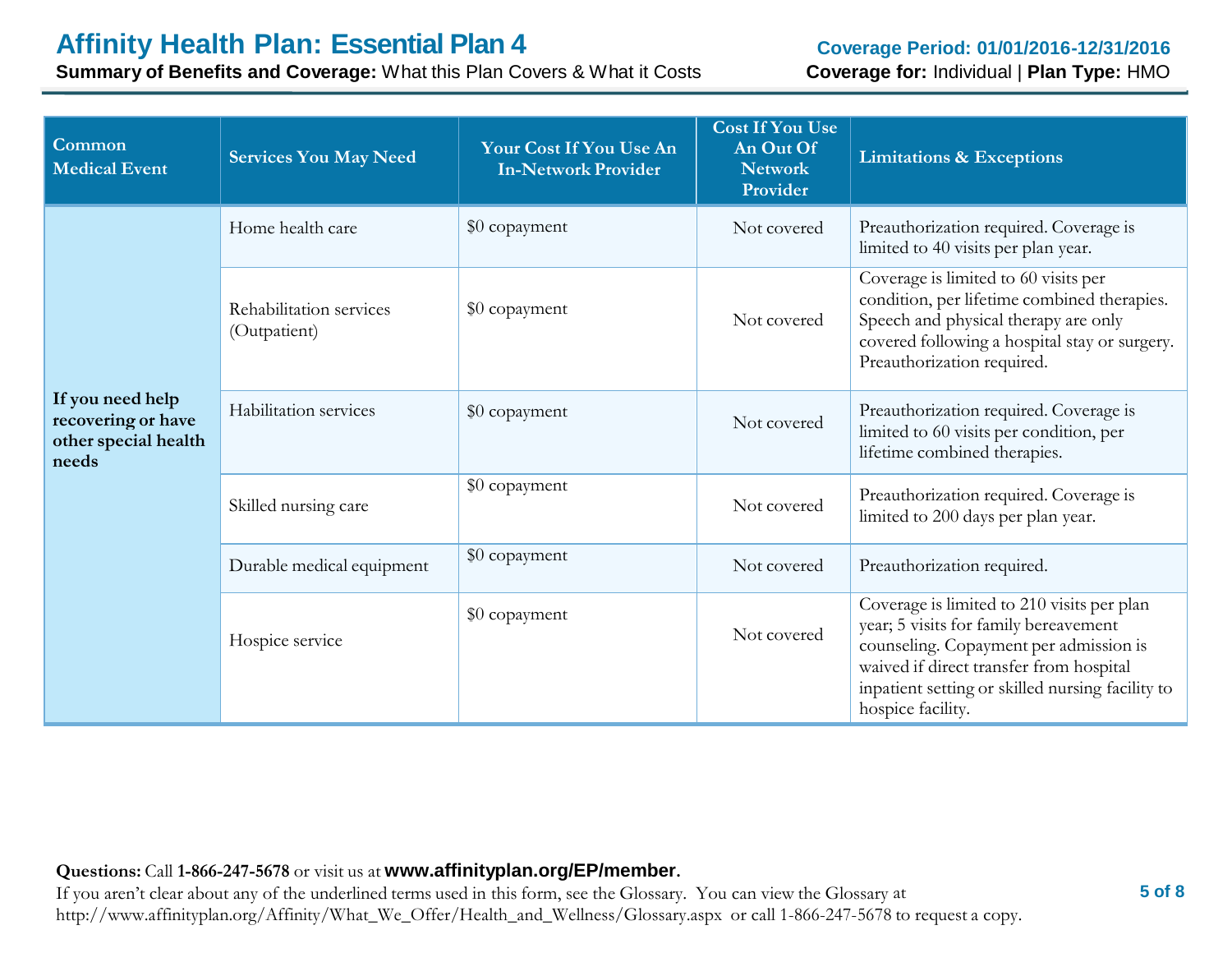**Summary of Benefits and Coverage:** What this Plan Covers & What it Costs

### **Excluded Services & Other Covered Services:**

| Services Your Plan Does NOT Cover (This isn't a complete list. Check your policy or plan document for other excluded services.)                          |                                                       |                      |  |  |
|----------------------------------------------------------------------------------------------------------------------------------------------------------|-------------------------------------------------------|----------------------|--|--|
| Acupuncture                                                                                                                                              | Long-term Care                                        | Private-duty nursing |  |  |
| Cosmetic surgery (unless corrective or<br>reconstructive)                                                                                                | Non-emergency care when traveling outside<br>the U.S. | Weight loss programs |  |  |
| Other Covered Services (This isn't a complete list. Check your policy or plan document for other covered services and your costs for<br>these services.) |                                                       |                      |  |  |

| hiropractic care | Bariatric surgery      | Hearing Aid  |
|------------------|------------------------|--------------|
| Adult Dental     | Over the Counter Drugs | Adult Vision |

# **Your Grievance and Appeals Rights:**

If you have a complaint or are dissatisfied with a denial of coverage for claims under your plan, you may be able to **appeal** or file a **grievance**. For questions about your rights, this notice, or assistance, you can contact: Complaint, Grievance & Appeal Unit Quality Management Department, Affinity Health Plan, Metro Center Atrium 1176 Eastchester Road Bronx, NY 10461. Tel: 888-543-9069 Fax: 718-536-3358.

# **Does this Coverage Provide Minimum Essential Coverage?**

The Affordable Care Act requires most people to have health care coverage that qualifies as "minimum essential coverage." **This plan or policy does provide minimum essential coverage.**

# **Does this Coverage Meet the Minimum Value Standard?**

The Affordable Care Act establishes a minimum value standard of benefits of a health plan. The minimum value standard is 60% (actuarial value). **This health coverage does meet the minimum value standard for the benefits it provides.**

#### **Language Access Services:**

Spanish (Español): Para obtener asistencia en Español, llame al Para obtener asistencia en Español, llame al 866-247-5678

#### **Questions:** Call **1-866-247-5678** or visit us at **www.affinityplan.org/EP/member.**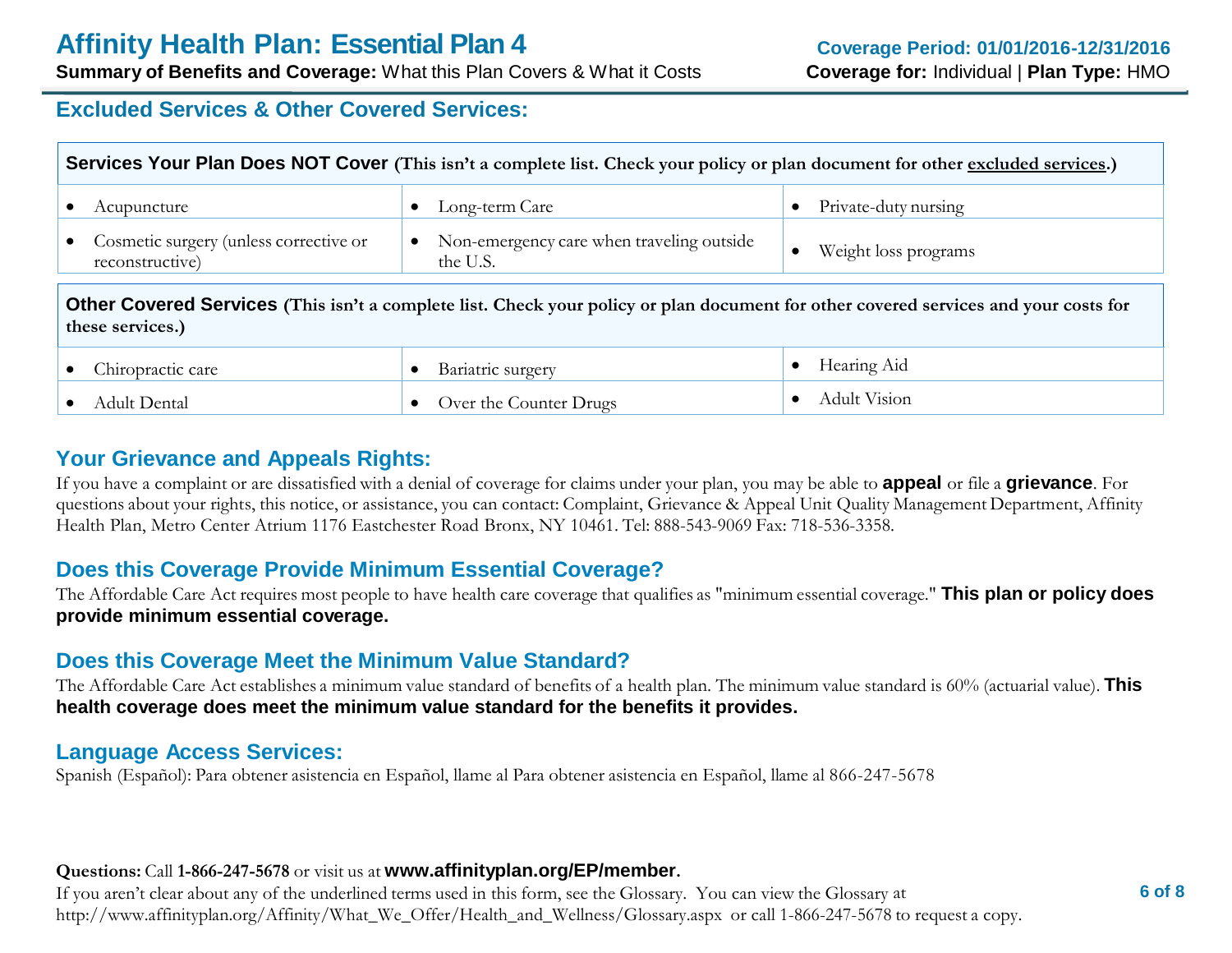# **Affinity Health Plan: Essential Plan 4**

**Summary of Benefits and Coverage:** What this Plan Covers & What it Costs

# **About these Coverage Examples:**

These examples show how this plan might cover medical care in given situations. Use these examples to see, in general, how much financial protection a sample patient might get if they are covered under different plans.



**This is not a cost estimator.**

Don't use these examples to estimate your actual costs under this plan. The actual care you receive will be different from these examples, and the cost of that care will also be different.

See the next page for important information about these examples.

NOTE: The information in these examples is based on the deductible for an individual only.

**Having a baby** (normal delivery)

- Amount owed to providers: \$7,540
- **Plan pays** \$7,390
- **Patient pays** \$150

#### **Sample care costs:**

| Hospital charges (mother)  | \$2,700 |
|----------------------------|---------|
| Routine obstetric care     | \$2,100 |
| Hospital charges (baby)    | \$900   |
| Anesthesia                 | \$900   |
| Laboratory tests           | \$500   |
| Prescriptions              | \$200   |
| Radiology                  | \$200   |
| Vaccines, other preventive | \$40    |
| Total                      | \$7,540 |
| <b>Patient pays:</b>       |         |
| Deductibles                | \$0     |
| Copays                     | \$0     |
| Coinsurance                | \$0     |
| Limits or exclusions       | \$150   |
| Total                      | \$150   |

#### **Managing type 2 diabetes** (routine maintenance of

a well-controlled condition)

- **Amount owed to providers: \$5,400**
- **Plan pays** \$5,320
- **Patient pays** \$80

#### **Sample care costs:**

| Prescriptions                  | \$2,900 |
|--------------------------------|---------|
| Medical Equipment and Supplies | \$1,300 |
| Office Visits and Procedures   | \$700   |
| Education                      | \$300   |
| Laboratory tests               | \$100   |
| Vaccines, other preventive     | \$100   |
| Total                          | \$5,400 |

#### **Patient pays:**

| Deductibles          |       |
|----------------------|-------|
| Copays               |       |
| Coinsurance          | $\$0$ |
| Limits or exclusions | \$80  |
| Total                | \$80  |

#### **Questions:** Call **1-866-247-5678** or visit us at **www.affinityplan.org/EP/member.**